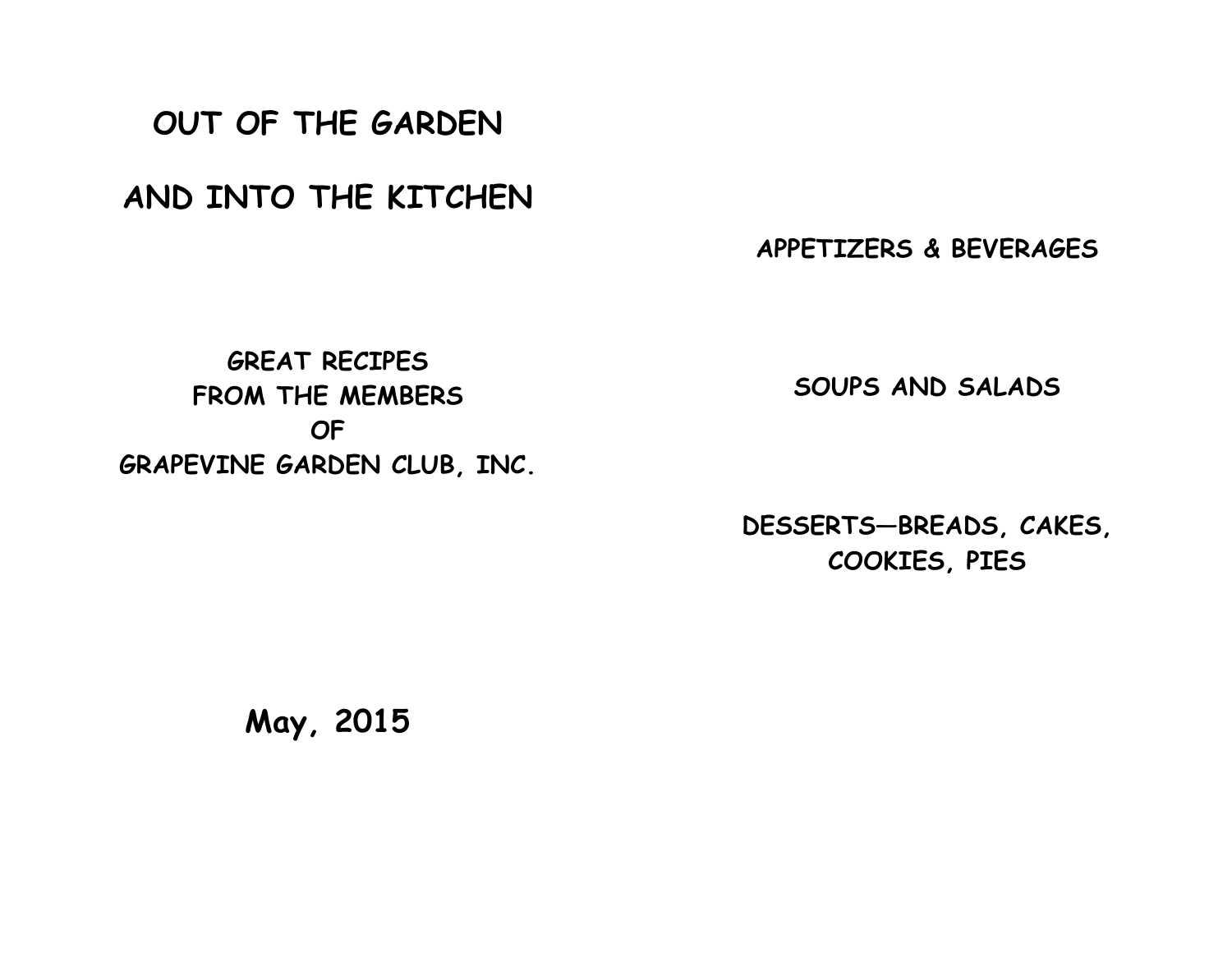# **INDEX--2015**

## **APPETIZERS & BEVERAGES**

**SPARKLING TROPICAL PUNCH**

## **SOUPS AND SALADS**

**VERMICELLI SALAD ROASTED SHRIMP AND ORZO MOROCCAN BARLEY SALAD PASTA PARMESAN ARTICHOKE SALAD PESTO PEA SALAD TORTELLONI AND GRILLED VEGETABLE SALAD QUICK FIX FRUIT PLATTER FRUIT SALAD MIXED VEGETABLE SALAD SUMMER VEGETABLE TIAN MARINATED SUMMER SALAD STRAWBERRY SALAD WITH CINNAMON VINAIGRETTE BLACK BEAN-MANGO SALAD BROCCOLI & FETA PASTA SALAD BROCCOLI SALAD IN A BAG HOLIDAY SLAW MARINATED THREE-BEAN SALAD CARRIE'S CORN SALAD HAWAIIAN HAM SALAD SMOKED POTATO SALAD BAKED POTATO SALAD BRUSSELS\* SPROUTS SLAW**

# **DESSERTS, BREADS, CAKES, COOKIES AND PIES**

**DOUBLE WHITE CHOCOLATE LAYERED BARS FRESH TOMATO TART LETHAL LAYERS BAILEY'S IRISH CREAM CAKE GHIRARDELLI BROWNIES PISTACHIO NUT CAKE ORANGE TAPIOCA CHERRY NUT DESSERT PEANUT BUTTER AND JELLY BARS WINE CAKE BUTTERMILK BANANA BREAD CHOCOLATE DELIGHT PERFECT (\*SUNDROP) POUND CAKE CINNAMON CARAMEL BARS PECAN PIE BARK CHOCOLATE OR PISTACHIO PUDDING DESSERT LAYERED PUDDING CAKE**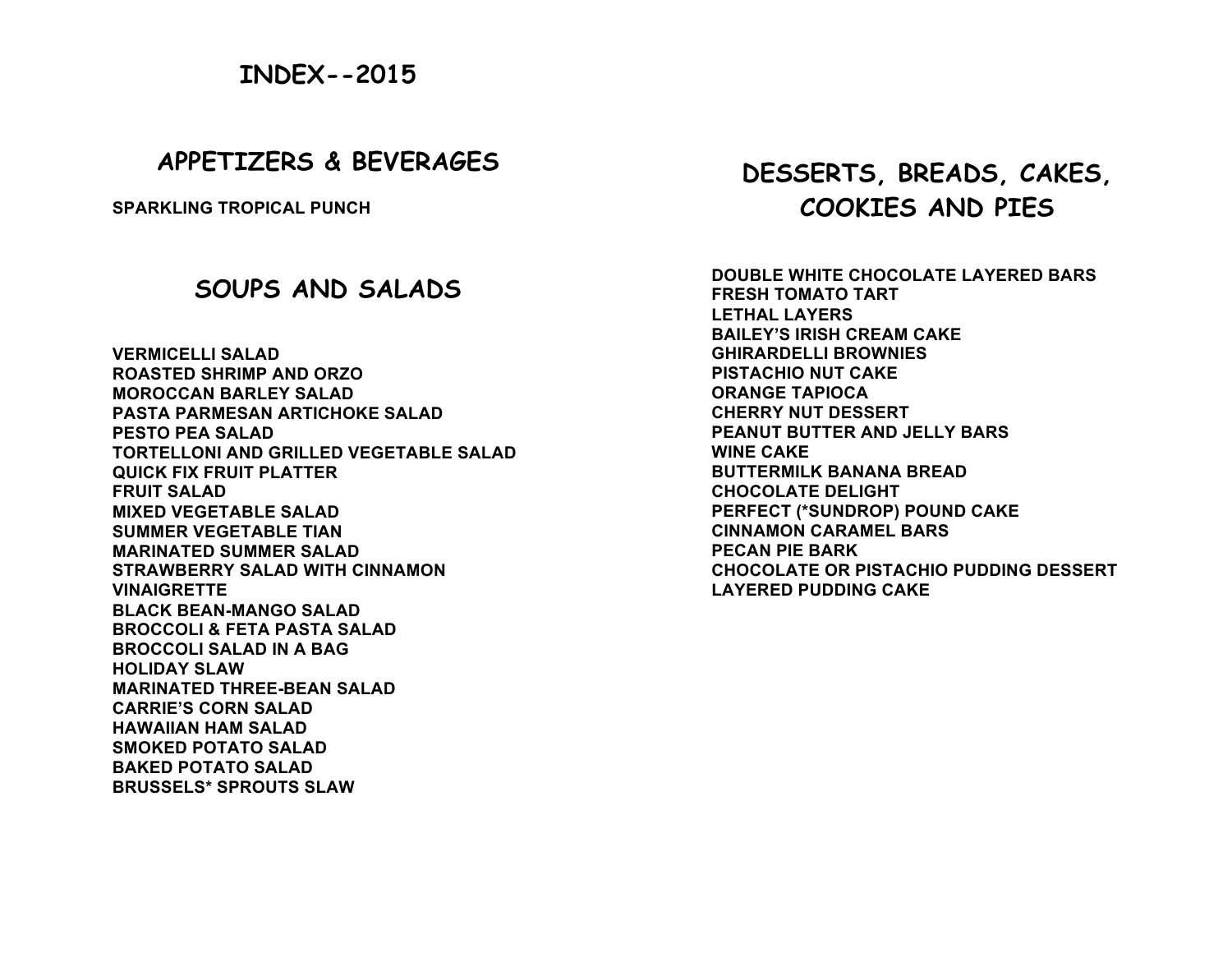# **APPETIZERS & BEVERAGES**

### **SPARKLING TROPICAL PUNCH**

Linda Krimm

1 46-oz. can pineapple juice

1 12-oz. can frozen pink lemonade concentrate, thawed (no water)

1 10-oz. can frozen strawberry daiquiri mix concentrate, thawed (no water)

1 2-liter bottle ginger ale

Blend together in a punch bowl. Add ice ring to keep punch cool.

*Ice ring:* Build your ice ring in layers. Use blueberries, raspberries, kiwi, strawberries. Bananas do not freeze well. Cover a layer of fruit with water in a freezer-proof bowl (Jell-O mold). Freeze fruit approximately 1 hour or long enough to set. Add another layer of fruit in water and freeze to set. Continue this process until your frozen fruit block is approximately 3 inches thick. Place in punch bowl and mix one recipe of punch. Serve. Yield: Approximately 20 8-oz. cups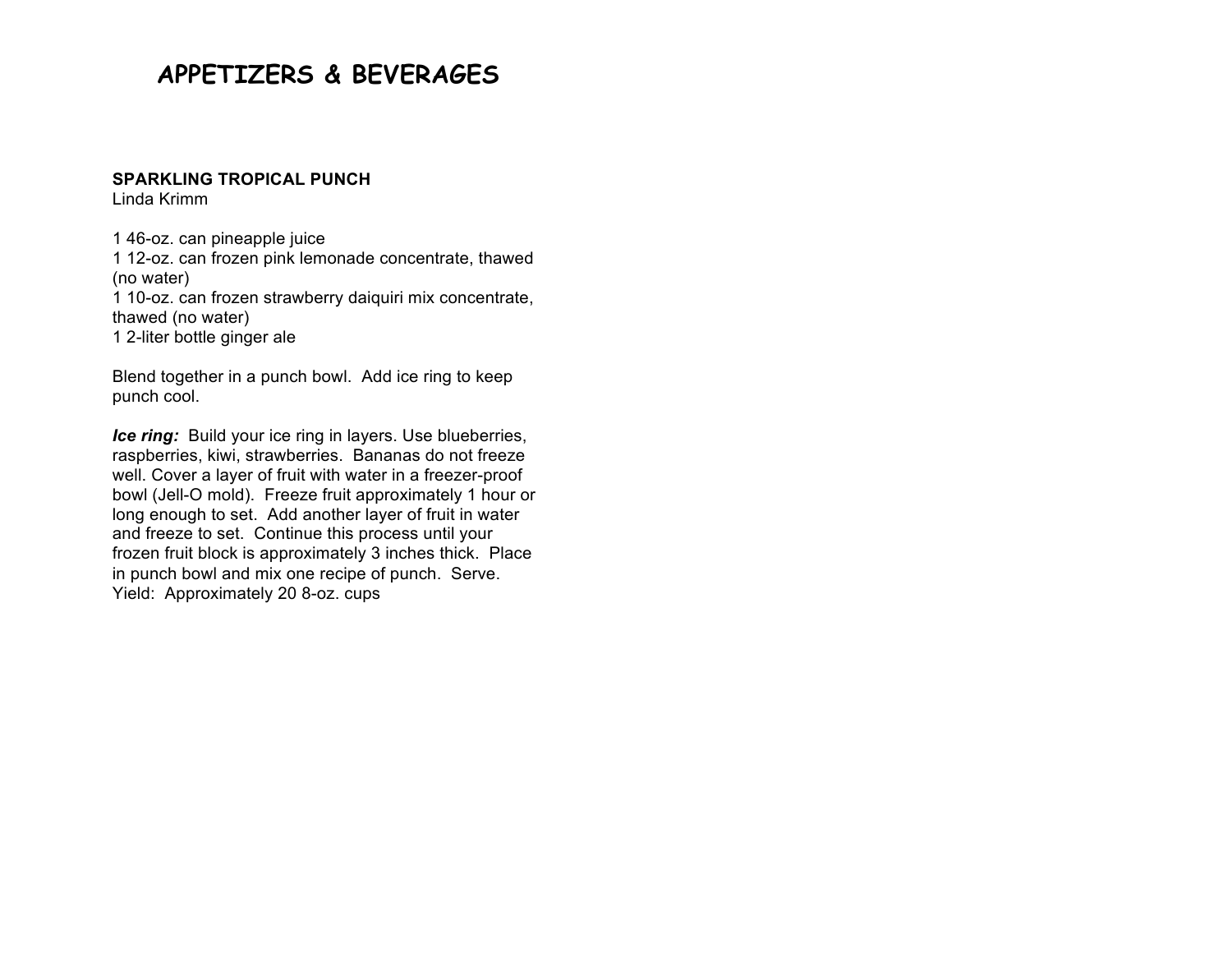# **SOUPS AND SALADS**

#### **VERMICELLI SALAD**

Linda Krimm

1 12-oz. vermicelli, cooked and drained. 2 T Lowry's Seasoned Salt 3 T Lemon juice 4 T Wesson oil

Mix ingredients above together (I hand toss—it's easier than a spoon!) Refrigerate at least 2 hours or overnight. Then add the following:

1 cup diced celery 1/2 cup diced green onions 1/2 cup chopped green bell peppers 1/2 cup sliced green olives 1/4 cup sliced black olives 1 cup real mayonnaise (Hellman's or Dukes)

Mix well. Keep refrigerated The vegetable quantities are from the original recipe, but we like a little more veggies, so I usually add more.

### **ROASTED SHRIMP AND ORZO**

Barbara Atkins (*Barefoot Contessa*)

Kosher salt Olive oil 3/4 lb. orzo 1/2 cup lemon juice (3 lemons) Ground pepper 2 lbs. shrimp, 16-18, shelled and deveined 1 cup minced scallions, white and green parts 1 cup chopped fresh dill 1 cup chopped flat-leaf parsley 1 cucumber, unpeeled, seeded and medium diced 1/2 cup diced red onion 3/4 lb. Feta cheese—large diced

Preheat oven 400 degrees. Boil water, salt, oil, add orzo and summer 9-11 minutes to al dente. Drain and put in large bowl. Whisk lemon juice, ½ cup olive oil, 2 tsp. salt, 1 tsp. pepper. Pour over hot pasta and stir.

Place shrimp on sheet pan, drizzle with olive oil, salt and pepper. Toss to combine and spread in single layer. Roast 5-6 minutes until shrimp are cooked through. Don't overcook. Add shrimp to orzo, then scallions, dill, parsley, cucumber, onion, 2 tsp. salt and 1 tsp. pepper. Toss well. Add Feta and stir carefully. Set aside at room temperature for 1 hour. Refrigerate overnight. Bring back to room temperature to serve.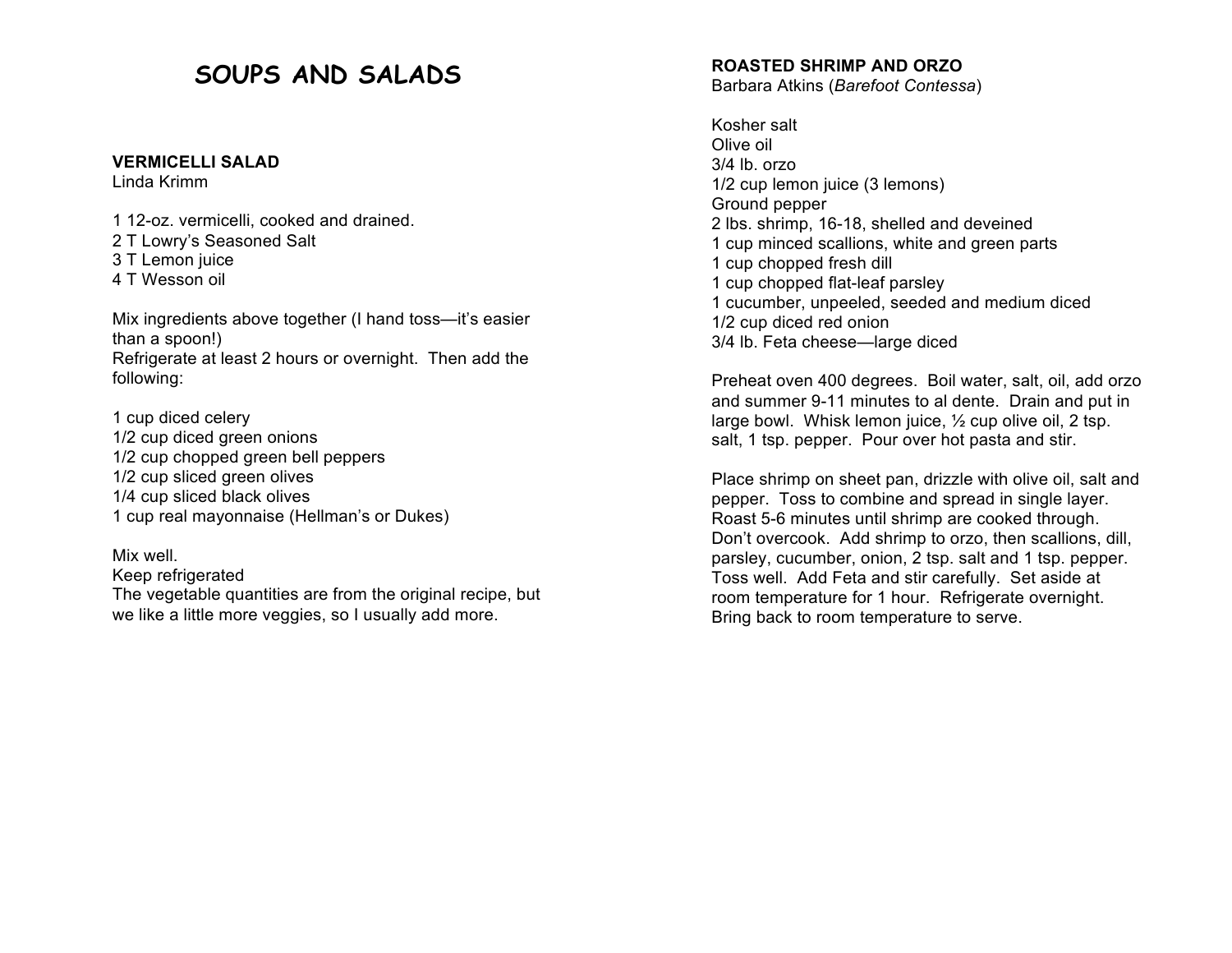## **MOROCCAN BARLEY SALAD**

Chris George

1 1/2 cup barley 1 1/2 cup chicken or veggie broth 1 1/2 cup water 1 tsp. sea salt EVO olive oil 2 cups cooked chickpeas (garbanzo beans) 1 cup shelled pistachio nuts 1 cup diced apricots 2-3 scallions chopped 1 cup chopped parsley

Place 2 T olive oil in large pot on medium heat. Add barley and saute' 3-4 minutes. Stir often. Add broth, water and salt. Simmer until barley is tender, about 30 minutes. Strain barley and run cool water over to cool it quickly. Toss in colander to get water out and to dry. Then, lay barley on sheet pan and drizzle with olive oil. In large bowl, add chickpeas, pistachios, apricots and scallions. Mix well. Add lemon juice and mix again. Add barley and mix well. Salt to taste.

Let salad marinate for an hour. Serve chilled.

### **PASTA PARMESAN ARTICHOKE SALAD**

Sarah Erickson (Denton County Master Gardeners)

3 cups shell or farfalle pasta, cooked and drained 1 cup artichoke hearts, quartered 1/2 cup fat-free Italian or Peppercorn Ranch salad dressing 1/2 cup red bell pepper, cut in strips 1/2 cup green bell pepper, cut in strips 1/2 cup red onion, cut in strips 1/2 cup grated Parmesan cheese

1/4 cup pitted ripe olives, sliced

In large bowl, mix together the pasta, artichoke hearts, salad dressing, peppers, onion, Parmesan cheese and sliced olives. Refrigerate covered for at least one hour before serving. Makes 6 cups or about 12 servings.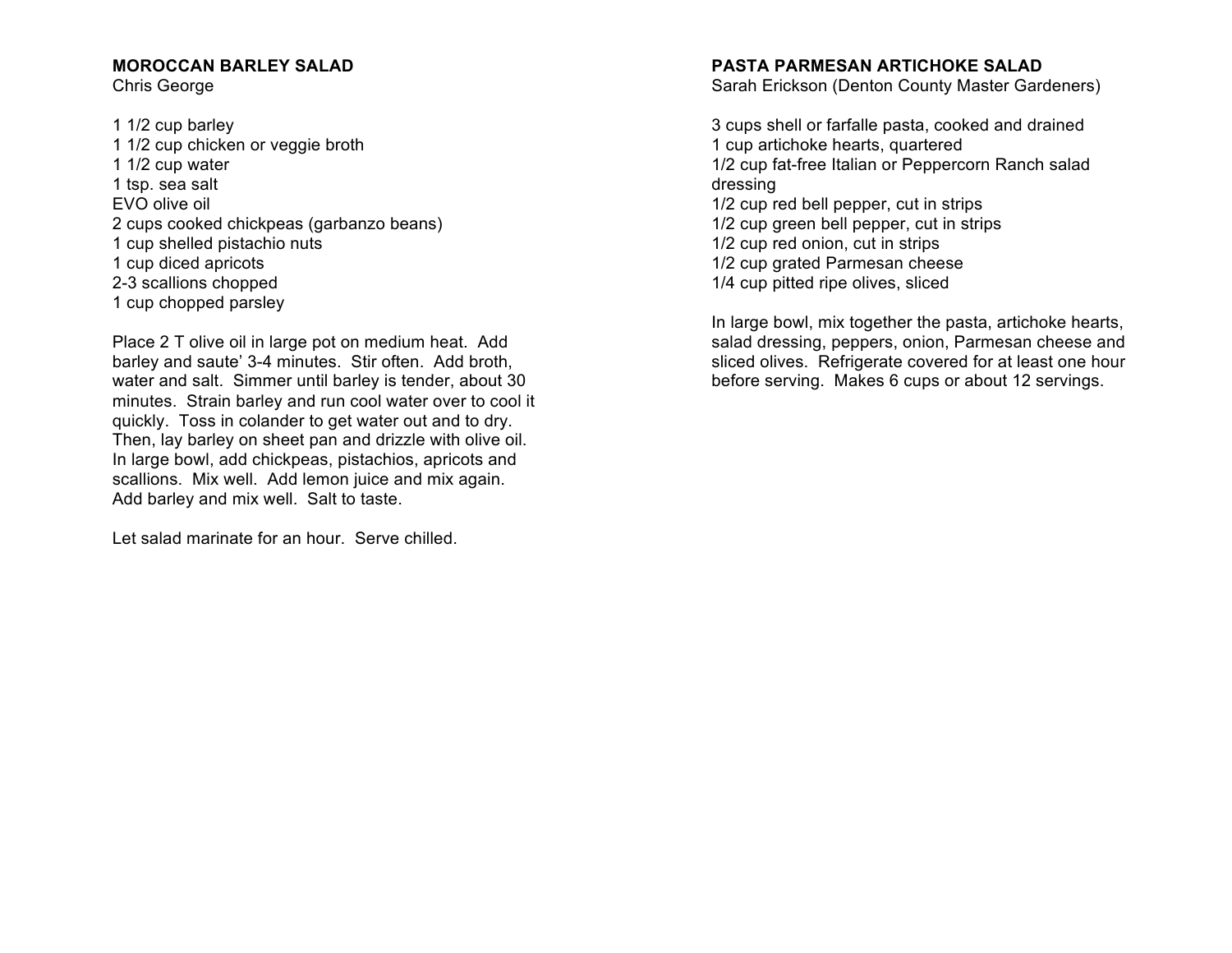## **PESTO PEA SALAD**

Barbara Atkins (*Barefoot Contessa*)

1/4 lb. baby spinach leaves, washed and spun dry 1 10-oz. package frozen peas, defrosted 1/2 cup prepared pesto (I use the Costco brand—better than homemade!) 1/4 cup Parmesan cheese

1 tsp. Kosher salt

2 T toasted pine nuts (I used a half cup!! 'cause I like 'em)

Wash spinach, spin dry. Place peas and spinach in a large bowl. Mix pesto and Parmesan and stir into spinach to coat. Add salt. Toss well. Add toasted pine nuts. Serves 8.

To toast pine nuts, place in a dry saute' pan and toss frequently for 5-10 minutes over medium heat.

## *PESTO:*

4 medium cloves garlic Pinch of sea salt 4 oz. bunch of fresh sweet basil 2 T pine nuts 2 1/2 T grated Parmigiano-Reggiano cheese 2 1/2 T Pecorino Romano cheese 1/2 cup plus 2 T EVOO (olive oil)

Blend in food processor in order listed and place in refrigerator jar, **OR** buy Kirkland brand pesto at COSTCO!!

## **TORTELLONI AND GRILLED VEGETABLE SALAD** Sally Hart

3 zucchini (approx. ¾ lb.) 1 8-oz. package sweet mini peppers, trimmed and seeded 1/2 cup lemon shallot vinaigrette (recipe below) 1 cup torn fresh basil leaves

Grill veggies 4-5 minutes each side. Let stand 5 minutes. Coarsely chop veggies.

Prepare favorite pasta (pesto-flavored) according to directions. Toss pasta, veggies, and dressing. Add salt and pepper. Sprinkle with basil before serving.

## *Dressing:*

1/4 cup freshly squeezed lemon juice half of a shallot, minced Mix and let stand 5 minutes Whisk in: 1/2 cup olive oil 2 T minced flat leaf parsley 1/2 T honey 1/2 T Dijon mustard Salt/Pepper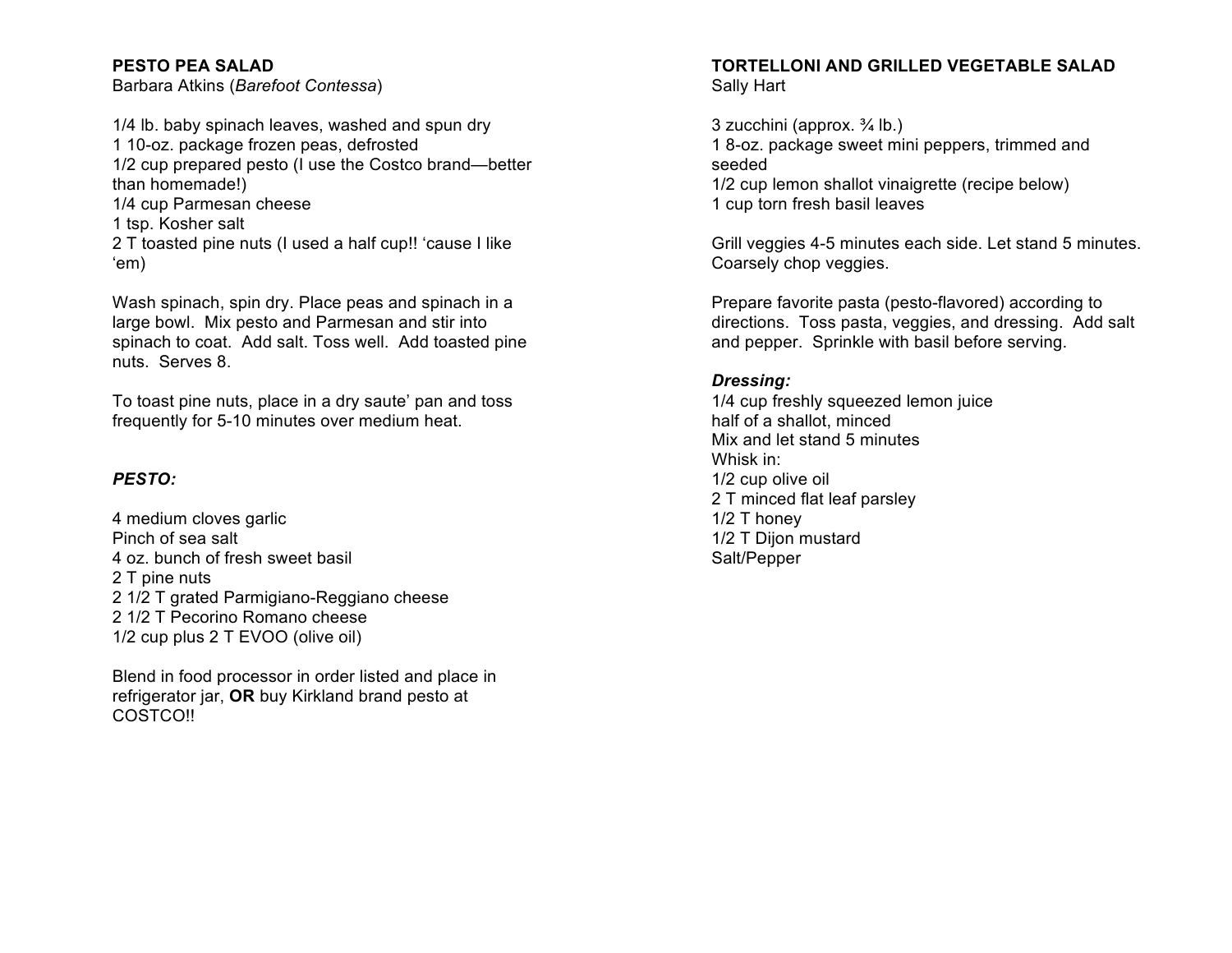## **QUICK FIX FRUIT PLATTER**

Barbara Williams

Place strawberries, grapes and blackberries in a sectioned platter. Use your imagination as to the tray. Add colored toothpicks in a "cute" container.

## **FRUIT SALAD**

Babs Sidorowicz

4 bananas sliced

- 1 can peach pie filling
- 1 large can mandarin oranges
- 1 large can pineapple chunks
- 1 10-oz. package whole strawberries, frozen or fresh

Combine ingredients. Refrigerate overnight.

## **MIXED VEGETABLE SALAD**

Margaret Hutchins

2 1-lb. cans mixed vegetables, drained Frozen green peas, thawed Chopped celery Chopped onions Chopped green peppers

Mix with Thousand Island Dressing. Serve chilled.

## **SUMMER VEGETABLE TIAN**

Joan Kowalski Serves 6

1 T olive oil 1 medium onion 1 medium zucchini 1 medium yellow squash 1 medium potato 1 medium tomato 1 tsp. dried thyme Salt/ pepper 1 cup shredded Italian cheese

Preheat oven to 400 degrees.

pepper and thyme.

Finely dice onion and mince garlic. Saute' both in a skillet with olive oil until softened. Thinly slice other vegetables. Spray the inside of an 8 x 8" baking dish with non-stick spray. Spread softened onion and garlic in bottom of dish. Place the thinly sliced vegetables in the baking dish vertically in an alternating pattern. Sprinkle with salt,

Cover dish with foil and bake for 30 minutes. Remove foil, top with cheese and bake for another 15-20 minutes until cheese is golden brown.

*NOTE:* Different cheeses, such as Gruyerre and different herbs, such as basil can be used. For the dish at the luncheon, I used basil and Italian grated cheeses.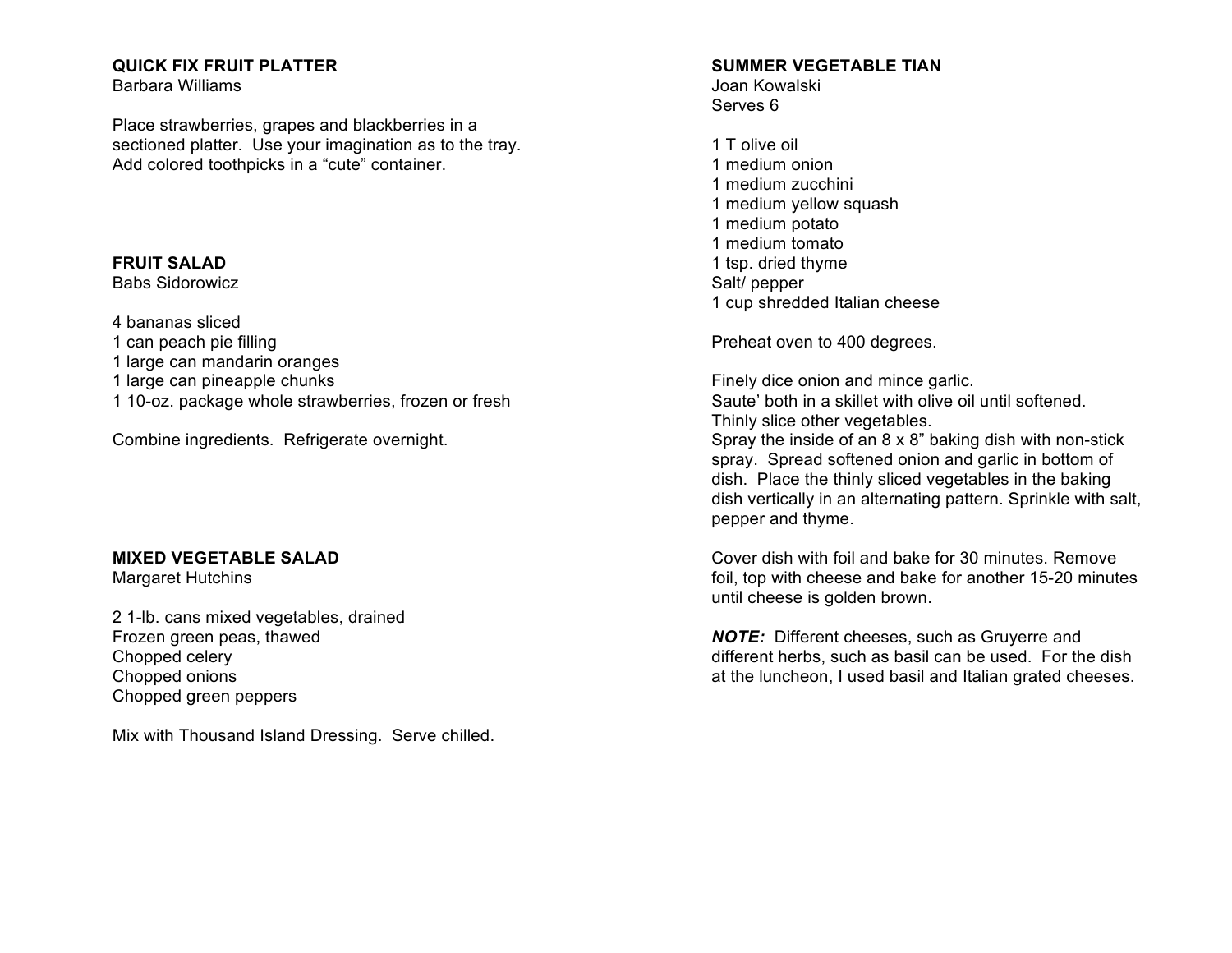## **MARINATED SUMMER SALAD**

Joyce Wuetig

2 cans (14-oz.) seasoned green beans, drained (These beans are hard to find, so substitute with cut Italian green beans) 2 cans English peas (15-oz.), drained 1 can (28-oz.) La Choy Chinese vegetables or mixed Chinese veggies 1 can (8-oz.) sliced water chestnuts, drained 2 cups chopped celery 1 bunch (6) green onions, chopped 1 jar (4 oz.) chopped pimientos, drained 1 1/2 cups sugar 2 cups white vinegar Salt/pepper

Mix sugar and vinegar until sugar is thoroughly dissolved. Mix all vegetables Pour sugar-vinegar over veggies Add salt and pepper Mix well and refrigerate overnight. Mixture will keep at least two weeks.

Divide recipe for 6 to 10 people.

#### **STRAWBERRY SALAD WITH CINNAMON VINAIGRETTE**

Sarah Stover *(Taste of Home*) 12 servings

1/3 cup raspberry vinegar 1/3 cup olive oil 3 T sugar 1/2 tsp. salt 1/2 tsp. ground cinnamon 1/2 tsp. hot pepper sauce 1/4 tsp. pepper 6 cups torn romaine 2 cups fresh strawberries, quartered 1 medium ripe avocado, peeled and sliced 1 can (11-oz.) mandarin oranges, drained 1/2 cup chopped red onion 1/2 cup chopped pecans, toasted

In a jar with a tight-fitting lid, combine first seven ingredients; shake well until sugar is dissolved. In a large salad bowl, combine the romaine, strawberries, avocado, oranges, onion and pecans. Drizzle with vinaigrette; toss gently. Serve immediately.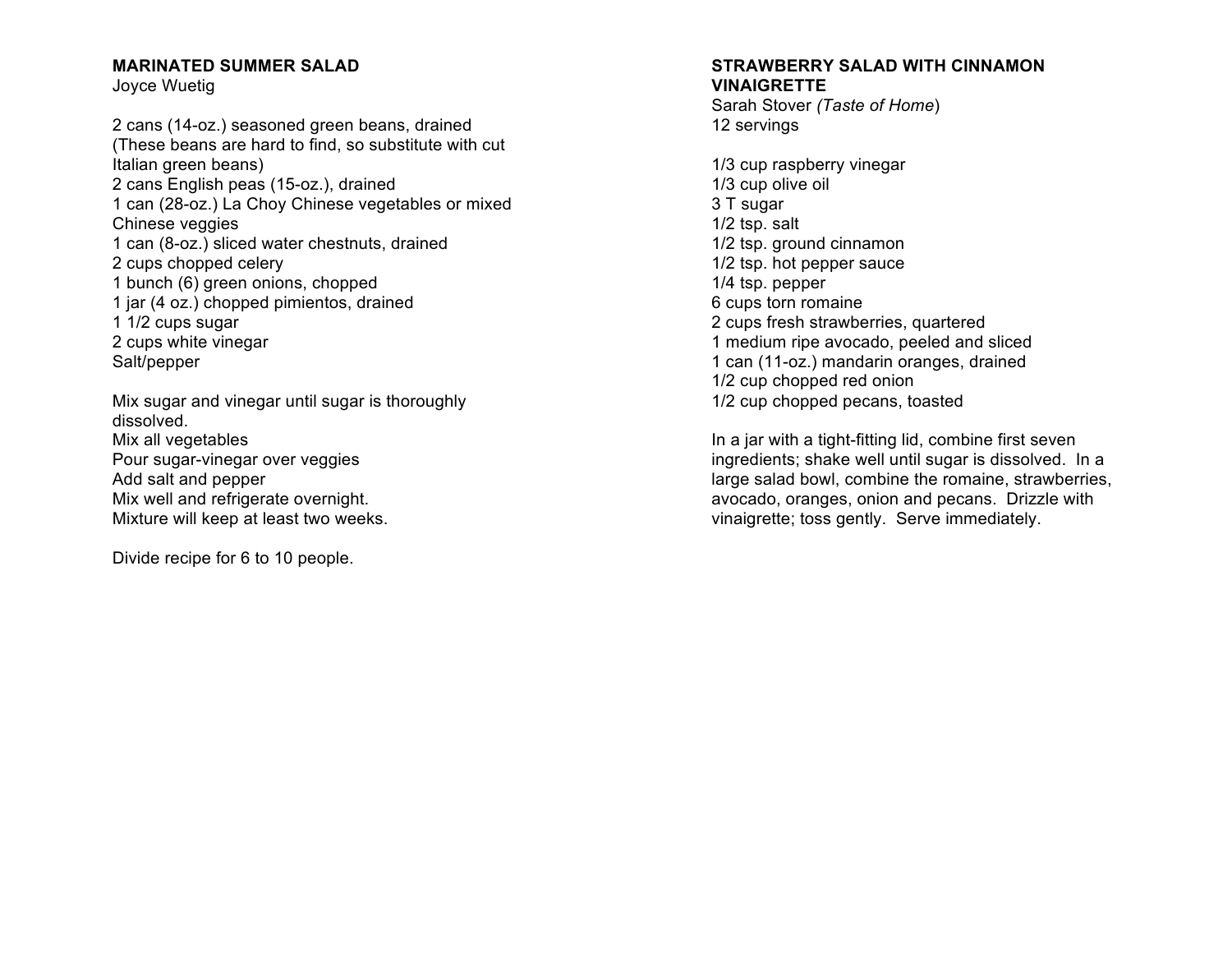## **BLACK BEAN-MANGO SALAD**

Beverly Ryan Serves 4

1 ripe mango, peeled, pitted and diced (I used mango slices from a jar)

 $\frac{1}{2}$  cup Italian dressing, any kind you like (use fat-free or low-cal)

Two15-oz. cans black beans, drained and rinsed 1/2 cup chopped red onions

1 small green bell pepper, seeded and chopped 1 small red bell pepper, seeded and chopped Salt/pepper to taste

In a food processor or blender, blend  $\frac{1}{4}$  cup of the mango with the Italian dressing until smooth.

In a large bowl, combine the remaining mango with the beans, onions, and peppers. To the bean mixture, add the mango puree. Season to taste with salt and pepper and chill until ready to serve.

## **BROCCOLI & FETA PASTA SALAD**

Carolyn and Paul Ernst

4 cups cooked whole wheat pasta (your choice) 2 cups halved cherry tomatoes 2 cups broccoli florets in bite-sized pieces 1 15-oz. can chickpeas, rinsed 1/2 cup crumbled feta cheese 3/4 cup Italian dressing

Toss all ingredients together.

## **BROCCOLI SALAD IN A BAG**

8 cups broccoli florets including stems, cut into bite-sized pieces

1 pint cherry tomatoes, cut into halves

1/2 cup sliced red onion

1 1/4 cups bottled Italian dressing (I used Wishbone Italian)

Mix all in a Ziploc bag or sealed bowl. Allow to marinate overnight in the refrigerator, turning occasionally.

*Comments:* This is a great make-ahead, simple salad and very good. Use the low-fat salad dressing for a healthy version.

## **HOLIDAY SLAW**

Shirley Conner

1 lb. pre-packaged Brocco Slaw 2/3 cup craisins (cranberry raisins) 3/4 cup walnuts or pecans, broken 1 large Red Delicious apple, chopped 1 cup Briannas Rich Poppy Seed Dressing

Combine all ingredients in a large bowl. Mix well. Best if prepared ahead of time and refrigerated until serving. Serves 8.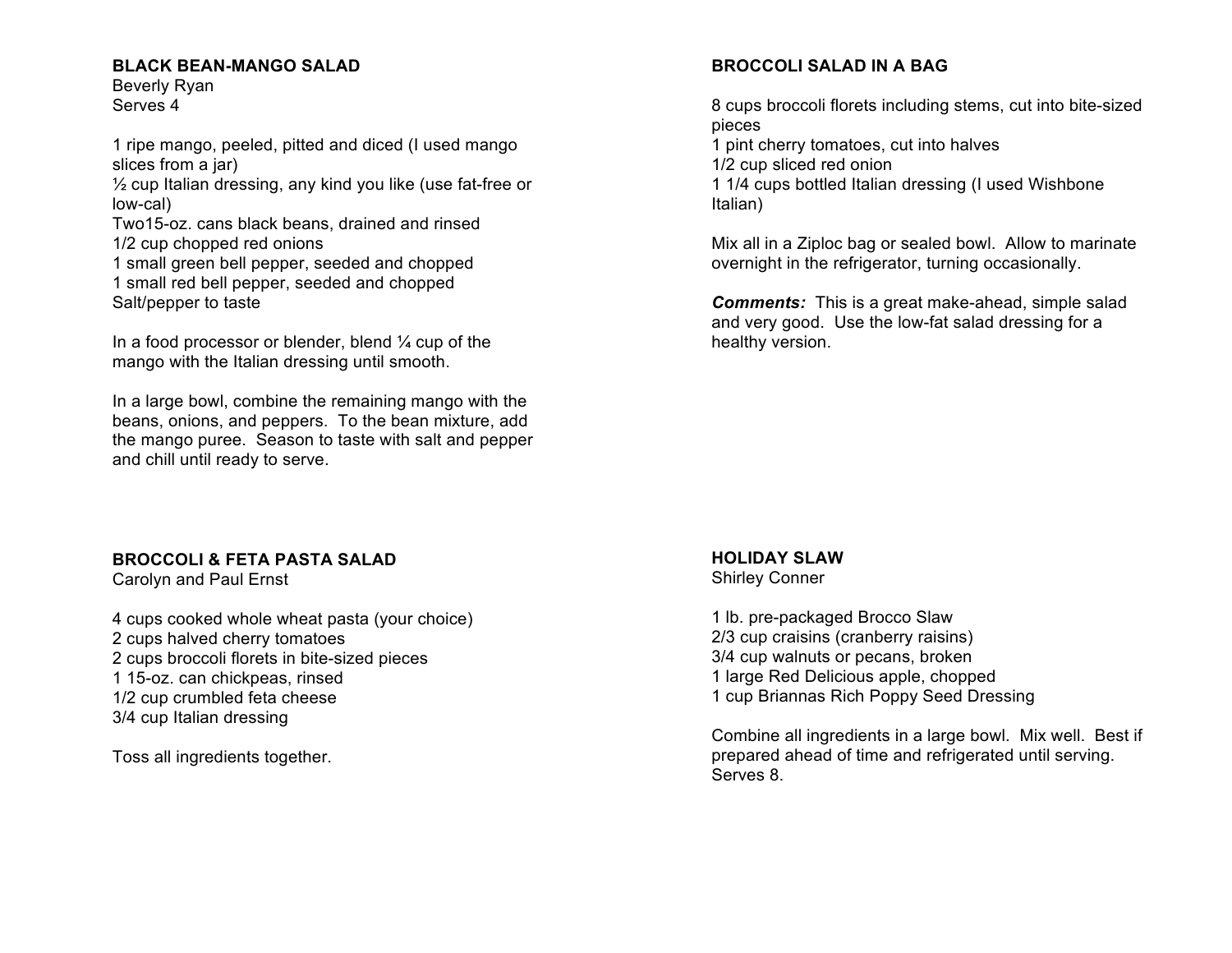## **MARINATED THREE-BEAN SALAD**

1 8-1/2 oz. can lima beans 1 8-oz. can cut green beans 1 8-oz. can red kidney beans 1 medium onion, thinly sliced and separated into rings 1/2 cup chopped green bell pepper 2/3 cup vinegar 1/2 cup salad oil 1/4 cup sugar 1 tsp. celery seed

Drain the canned beans. In a large bowl, combine the lima beans, green beans, red kidney beans, onion rings, and green pepper. In a screw-top jar, combine vinegar, salad oil, sugar, and celery seed. Cover and shake well. Pour vinegar mixture over vegetables and stir lightly. Cover and chill at least 6 hours overnight, stirring occasionally. Drain before serving. Makes 6-8 servings.

## **CARRIE'S CORN SALAD**

Jamie Moser

2 cans whole corn, drained 1 cup mayonnaise 1/4 cup chopped green bell pepper 1/4 cup chopped red onion 2 cups grated cheddar cheese 10 oz. bag of Chili Cheese Fritos

Mix all ingredients except Fritos. Refrigerate several hours or overnight.

Add Fritos right before serving so they will be crunchy.

#### **HAWAIIAN HAM SALAD** Ann Fuller

#### *Potato Nest:*

2 1/2 cups shredded hash brown potatoes, thawed 1 egg, beaten 1/2 tsp. salt

## *Ham Salad:*

1 1/2 cups cooked ham, chopped 1/3 cup low-fat mayonnaise 13 oz. pineapple tidbits, drained 1 large celery stalk, chopped 1 tsp. onion, finely chopped 1/4 tsp. prepared mustard Dash of garlic powder (optional)

Heat oven to 400°. Prepare hash brown potato nests: Put hash browns in a bowl. Drain off any liquid from thawing process. Toss potatoes with 1 beaten egg and 1/2 tsp. salt. Generously spray a cupcake/muffin tin with non-stick cooking spray. Press about 1/4 cup potato mixture firmly and evenly against bottom and sides of 10 of the muffin cups. Place muffin tin on a cookie sheet. Cook until the edges are brown and crisp, about 35-37 minutes. Remove from oven and loosen the edges with a small paring knife. Let cool for about 5 minutes, then remove from cups and cool completely.

For the salad, mix together chopped ham, mayonnaise, pineapple, celery, onion, mustard and garlic powder. Refrigerate for about an hour. Fill potato nests with salad. Store in refrigerator until serving.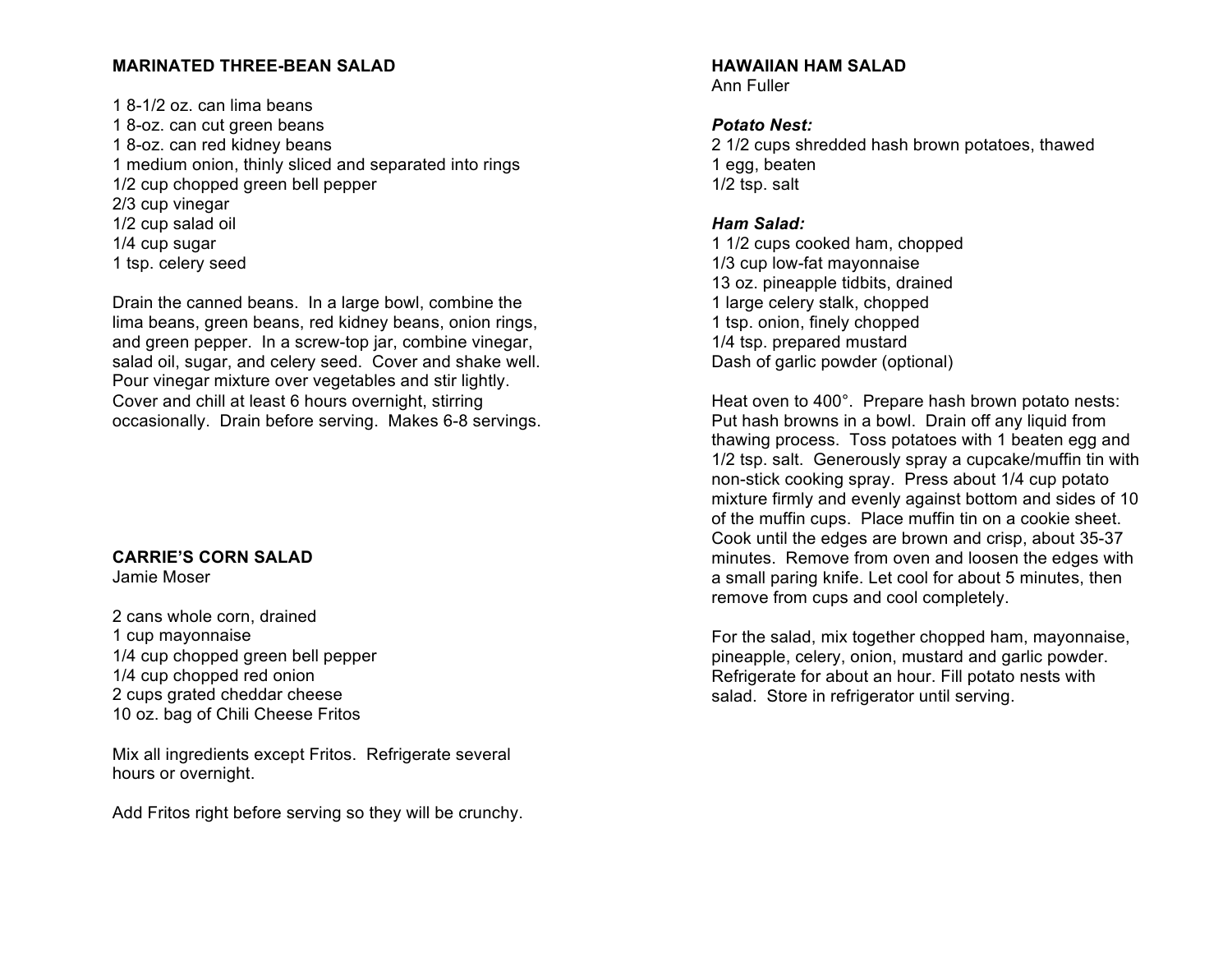## **SMOKED POTATO SALAD**

Dinah Chancellor (*Cooking Light*) Yield: 8 servings

#### *Ingredients:*

2 cups mesquite wood chips 1/4 cup olive oil, divided 1/2 tsp. black pepper 1/4 tsp. kosher salt 1 1/2 lbs. small potatoes 1/3 cup sliced pitted kalamata olives 2 thinly sliced green onions 2 T chopped fresh flat-leaf parsley 1 T red wine vinegar 2 tsp. celery seed 1 tsp. Dijon mustard

### *Preparation:*

Soak wood chips in water 1 hour; drain. Remove the grill rack, and set aside. Prepare grill for indirect grilling, heating one side to medium-high and leaving one side with no heat. Maintain temperature at 400°. Pierce bottom of a disposable aluminum foil pan several times with the tip of a knife. Place pan on heat element on heated side of grill; add 1 cup wood chips to pan. Place grill rack on grill.

Combine 1 tablespoon oil, pepper, salt, and potatoes in a medium bowl; toss to coat. Arrange potatoes in a single layer in a disposable foil pan. Place pan over unheated side; close lid. Cook 30 minutes at 400° or until tender, and add remaining 1 cup wood chips after 15 minutes.

Remove potatoes from grill. Combine potatoes, olives, and onions in a medium bowl.

Combine the remaining oil, parsley, and remaining ingredients in a small bowl; stir with a whisk. Drizzle oil mixture over potato mixture; toss well.

*NOTE:* I steamed the potatoes first until they were just tender and then used a stove-top smoker I got years ago from William Sonoma. Both the grill and the stove-top smoker impart a nice smoky flavor to the potatoes. Nutritional Information: Amount per serving 3/4 cup: Calories 162, Fat 8.8 g, (Satfat 1.2 g, Monofat 6.4 g, Polyfat 1 g), Protein 2.4 g, Carbohydrate 19.4 g, Fiber 2.2 g, Cholesterol 0.0 mg Iron 1.4 mg, Sodium 194 mg, Calcium 29 mg

#### **BAKED POTATO SALAD** Carole Nadeau

6 large Yukon Gold Potatoes 1/3 cup chopped chives 1/2 cup mayonnaise 1/2 cup sour cream 1/4 cup shredded cheddar cheese 6-8 strips of bacon (cooked crisp and crumbled) 2 T ground mustard Salt and Pepper to Taste Garnish - 2 Hard Boiled Eggs Sliced

Peel and boil potatoes until fork tender. Drain potatoes and cool completely in refrigerator. Cut potatoes in bite-sized pieces Add all other ingredients (except eggs) and mix. All ingredients may be adjusted to your liking

Garnish with sliced hard boiled eggs, sprinkle with paprika and/or parsley. ENJOY!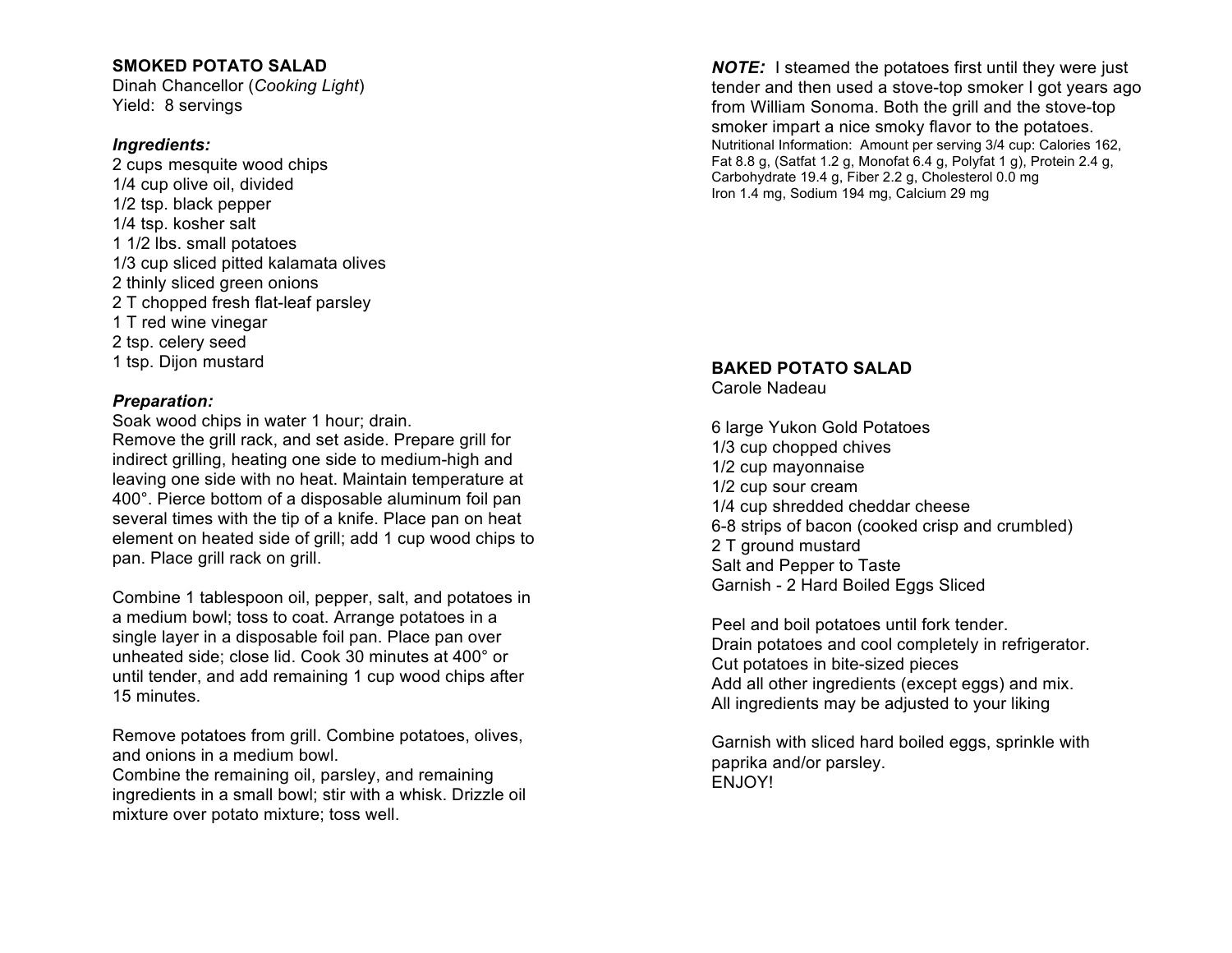#### **BRUSSELS\* SPROUTS SLAW**

Mari McAdoo Prep Time: 15 min.

3 T Dijon mustard 2 T apply cider vinegar 2 T fresh lemon juice 1 T mayonnaise 1/4 cup Extra Virgin Olive Oil 1 1/2 lbs. Brussels sprouts trimmed 1/3 cup Zante currant 1/2 cup sliced almonds, toasted 1/2 cup Pecorino cheese, grated, OR Parmesan cheese

*Dressing:* In a small bowl whisk together the mustard, vinegar, lemon juice and mayo with some salt and pepper to taste. Gradually whisk in the oil. Cover and refrigerate until ready to use.

*Slaw:* Bring a large pot of salted water to boiling. Add Brussels sprouts; cooking 3 to 5 minutes then transfer to a bowl of cold water to stop the cooking and drain well.

Using a food processor fitted with a slicing blade, slice the Brussels sprouts to a 1/8 to 1/4-inch thickness. Transfer to a large bowl. (I cut them in half and put in my Vitamix and pulsed) Add currants and cheese and half the dressing, toss to coat. Cover and refrigerate 30 minutes.

When ready to serve, add almonds and remaining dressing; toss to combine, and serve with a little more cheese and fresh cracked pepper on top.

*\*FYI: These cute little "cabbages" were originally grown primarily in the area of Northern Europe now known as Belgium, of which Brussels in the capital, and were named for the city. You'll probably also see it spelled without the "s" and not capitalized. But Brussels is the correct spelling!*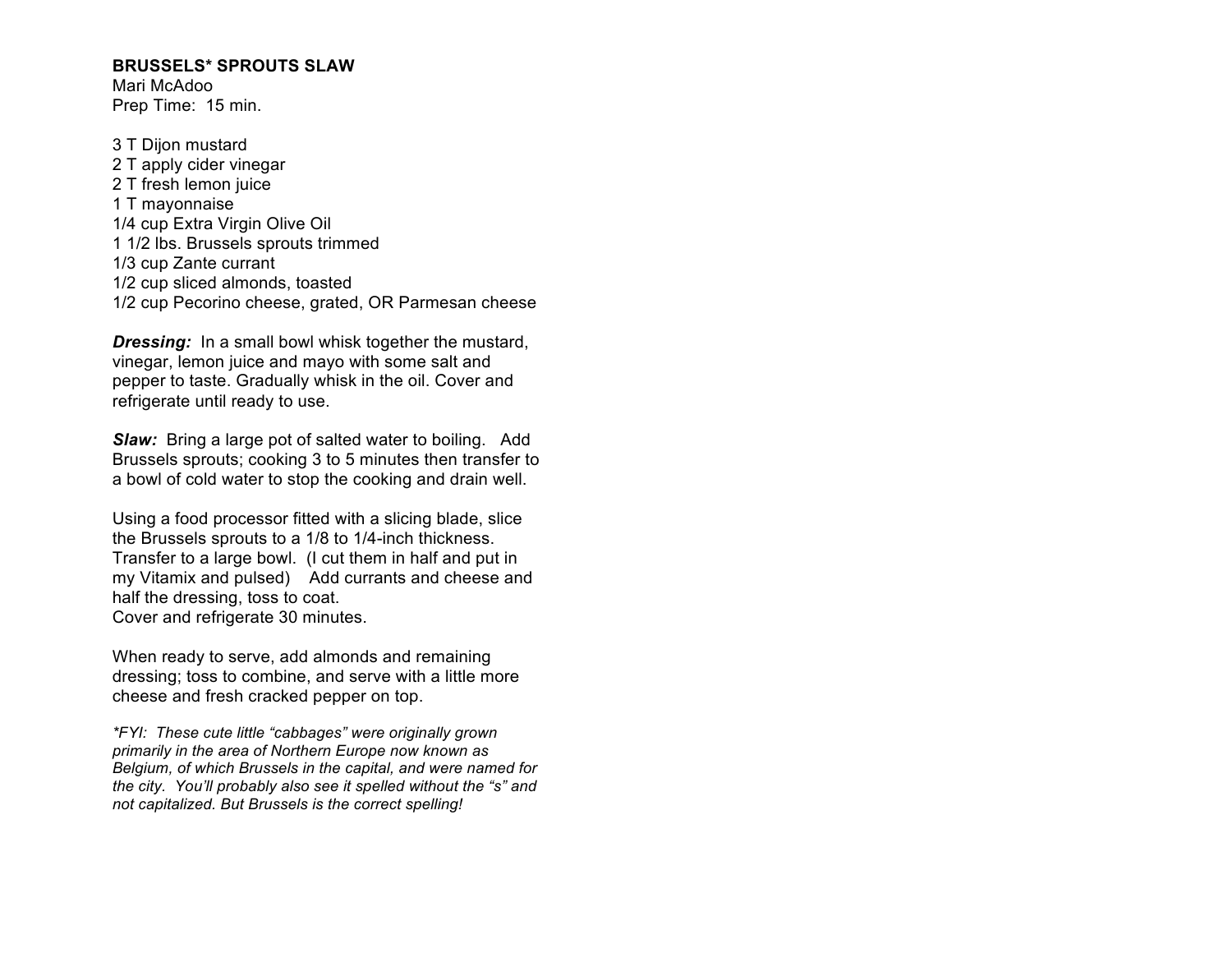# **DESSERTS—BREADS, CAKES, COOKIES, PIES**

#### **DOUBLE WHITE CHOCOLATE LAYERED BARS** Mary McCallister

1 roll Pillsbury refrigerated sugar cookies 1 1/2 cups white chocolate chunks or white vanilla baking chips 1 1/2 cups flaked coconut 1 cup slivered almonds 1 can (14-oz.) sweetened condensed milk (not evaporated) 1 tsp. vegetable oil

Heat oven to 350°. Grease 13 x 9-inch pan. In pan, break up cookie dough. With floured fingers, press dough evenly in bottom of pan. Sprinkle with 1 cup of the white chocolate chunks; press firmly into dough. Sprinkle with coconut and almonds; drizzle with condensed milk.

Bake 20 to 30 minutes or until edges are golden brown and top is lightly browned. Cool completely, about 1 hours.

In a small microwavable bowl, place remaining  $\frac{1}{2}$  cup white chocolate chunks and the oil. Microwave uncovered on High 45 seconds. Stir until smooth. If necessary, microwave 15 seconds longer. Drizzle over bars.

# **FRESH TOMATO TART**

Lindle O'Neil

2 cups all-purpose flour 1 tsp. salt 3/4 cup cold vegetable shortening 1/2 cup ice water

## *Filling:*

1/4 cup Dijon mustard 1 pound mozzarella cheese (grated) 10 medium plum tomatoes, thinly sliced 1 T chopped garlic 2 T olive oil 2 tsp. thinly-sliced basil leaves

Preheat oven to 375°. For pastry, put flour and salt into a large bowl. Add shortening and use a pastry blender to cut it into the flour until it reaches a course crumb consistency. Add water and toss gently with a fork until combined into a ball. Let it rest 15 minutes.

On a floured surface, roll dough with a floured rolling pin into a circle large enough to fit a 10- or 11-inch tart pan with a removable bottom. Fit dough into pan; trim off excess dough. Pierce bottom in several places with a fork. Bake lightly colored, about 15 minutes. Cool on wire rack.

Brush bottom of cooled pastry evenly with mustard. Cover the mustard with cheese, then tomato slices, arranging them attractively. Sprinkle with garlic and drizzle with olive oil. Bake until crust is nicely browned, about 40 minutes. Sprinkle with the basil. Let stand about 15 minutes, then cut into wedges. Serve warm or at room temperature.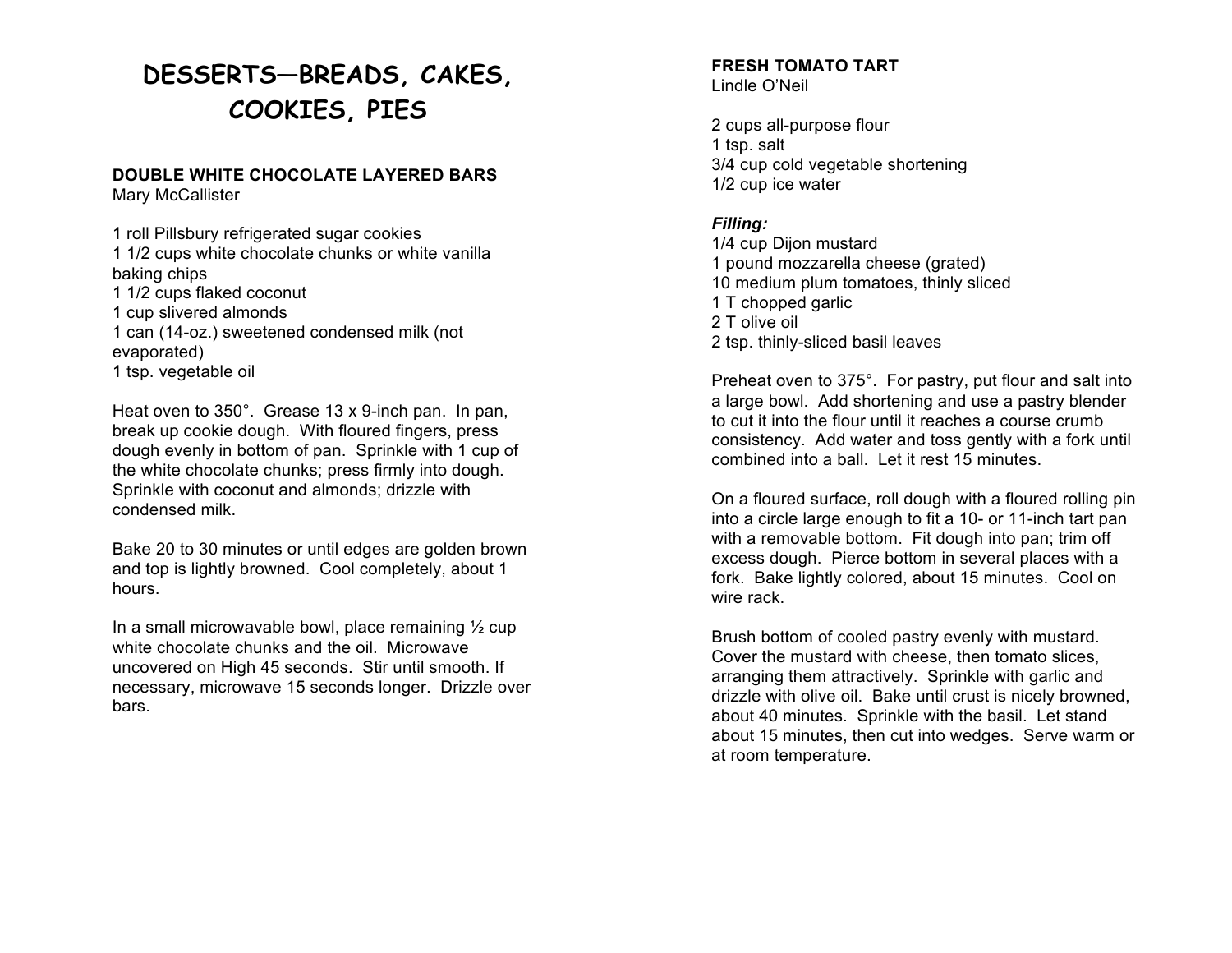**LETHAL LAYERS** Diane Mott Davidson (*Mystery Series*)

1/2 cup (1 stick) unsalted butter 1/2 cup dark brown sugar 1 cup all-purpose flour 1 cup pecan halves 2 eggs 1 cup firmly packed dark brown sugar T tsp. vanilla extract 1/2 tsp. alt 1 tsp. baking powder Additional all-purpose flour (see directions) 1 cup chocolate chips (recommended brand: Mrs. Field's)

Preheat oven to 375°. In food processor, combine first 3 ingredients with metal blade until crumbly. This can also be done with 2 knives or a pastry cutter. Pat this crust into a buttered 9 x 10-inch pan. Bake for 10 minutes. Cool.

When crust is cool, spread pecans evenly over surface. Beat eggs with brown sugar until thick. Add vanilla. Put salt and baking powder in bottom of 1/4-cup measure; fill rest of measure with flour. Stir into egg mixture. Pour over crust. Sprinkle chocolate chips evenly over mixture. Bake at 375° for 20 minutes or until center is baked. Cool, then cut into 32 pieces.

### **BAILEY'S IRISH CREAM CAKE**

Marge Carpenter

1 pkg. yellow cake mix 1 3-oz. package Jell-O Instant Vanilla pudding 1 cup nuts 4 eggs 1/2 cup cold water 1/2 cup oil 1/2 cup Bailey' Irish Cream

Preheat oven to 350°. Grease and flour a 9"x 12" pan. Combine all ingredients except nuts. Pour into pan, sprinkle nuts on top. Bake 25 minutes. Cool completely. Prick cake and pour glaze over top.

### *GLAZE:*

1 stick butter 1/4 cup water 1 cup sugar 1/2 cup Bailey's Irish Cream

Melt butter. Stir in water and sugar. Boil for 5 minutes, stirring constantly. REMOVE FROM HEAT. Stir in Bailey's Irish Cream.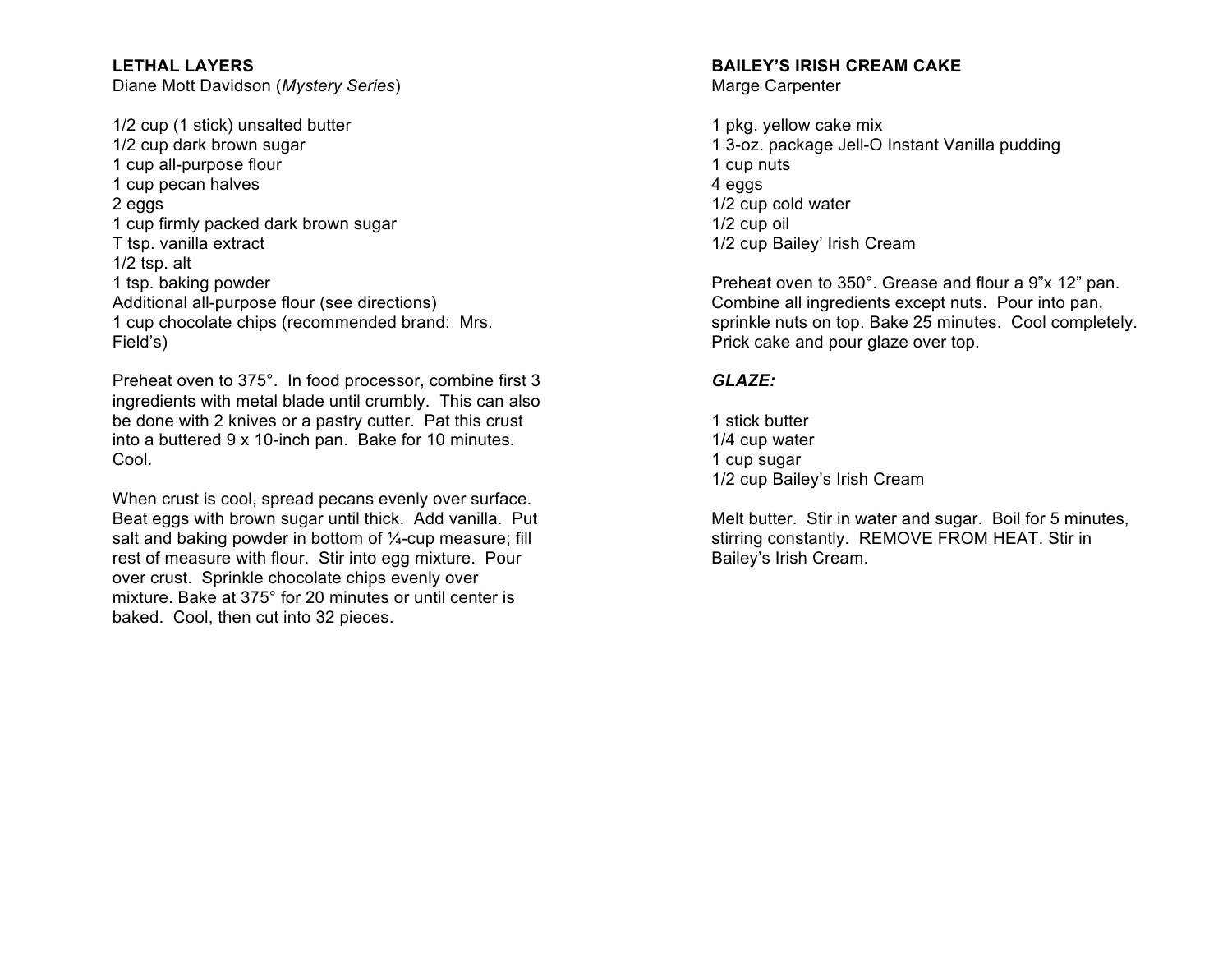In case you were wondering about those brownies, they came from a Ghirardelli Brownie Mix!

## **GHIRARDELLI BROWNIES**

1/4 cup water 1/3 cup vegetable oil 1 egg 1 box Ghirardelli Brownie Mix

Preheat oven to 325°. Prepare baking pan by lightly greasing or spraying with non-tick cooking spray.

Place water, oil, and egg in a medium bowl and stir until fully mixed. Add brownie mix and stir until well blended. Spread in the prepared pan.

Bake: 8 x 8" metal pan, 39-43 minutes; 8 x 8" glass pan, 43-48 minutes; 9 x 9" metal pan, 39-43 minutes.

Cool completely in pan before cutting. Yield: 16 2-inch brownies.

## **PISTACHIO NUT CAKE**

Camille Kissell

1 box white or yellow cake mix 1 cup club soda 1/2 cup Crisco oil 4 eggs 1/2 cup chopped walnuts 1 tsp. vanilla 1 package Pistachio pudding

Mix all ingredients together and add nuts. Bake in 10 inch tube pan at 350° for 45-60 minutes.

#### **ORANGE TAPIOCA** Linda Barraclough

2 pkgs. Tapioca 1 3-oz orange Jell-0 9 oz. Cool Whip Small marshmallow 1 can crushed pineapple 1 can mandarin oranges, drained

Mix together tapioca and Jell-O with 3 cups water and boil until thick. Cool, stirring occasionally. Add Cool Whip pineapple, oranges and marshmallows. Chill.

#### **CHERRY NUT DESSERT** LaJune McCrea

Preheat oven to 375°.

Pour 2 cans cherry pie filling mix into ungreased 13 x 9" baking dish.

Sprinkle over the top a mixture of:

2 cups buttermilk biscuit mix 3/4 cup sugar 1/2 cup chopped pecans

Drizzle 3/4 cup melted butter over top. Bake 40 minutes.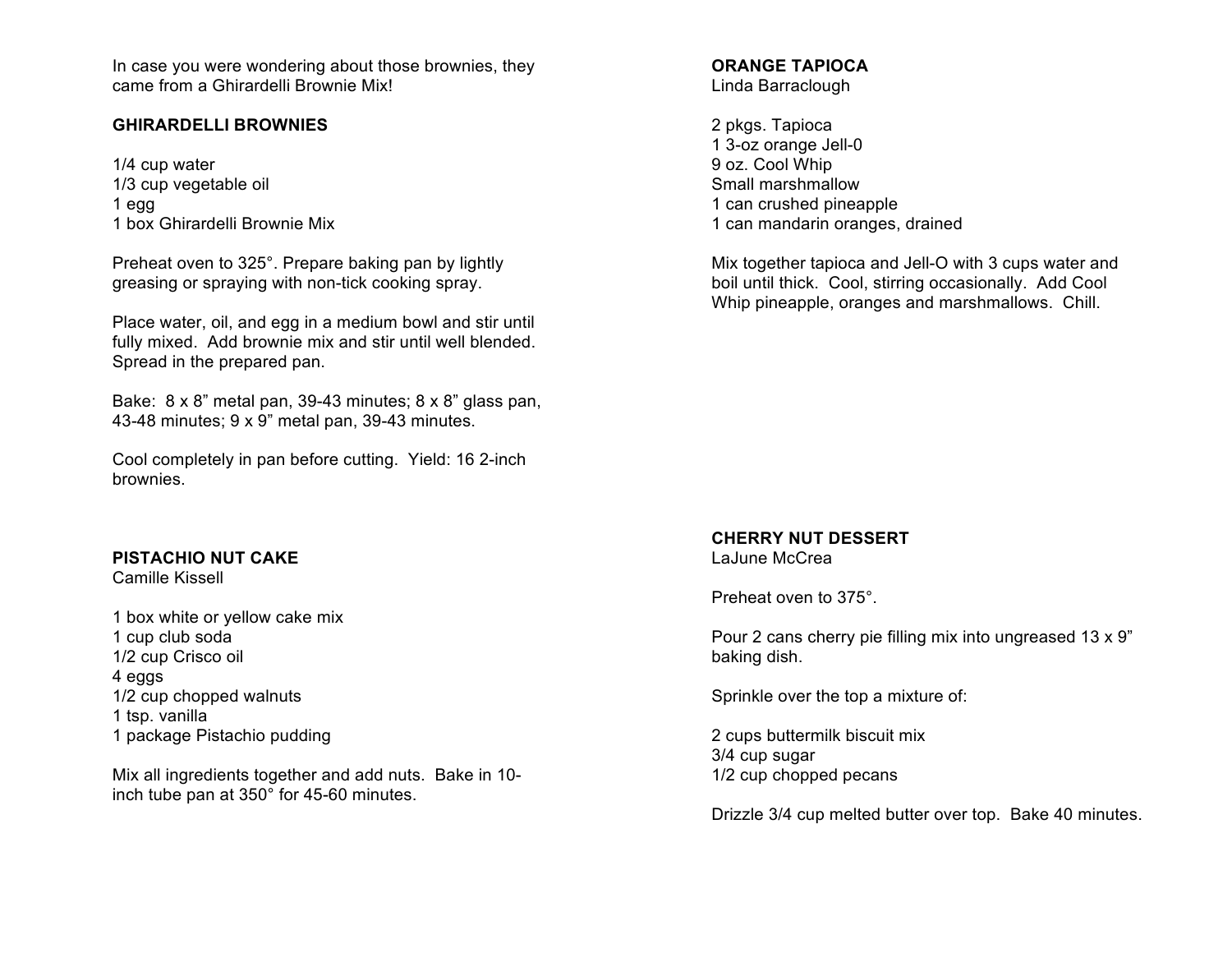#### **PEANUT BUTTER AND JELLY BARS** Barb Morrell

2 sticks unsalted butter, room temperature 1 1/2 cups sugar 1 tsp. vanilla extract 2 eggs 2 cups (18 oz.) creamy peanut butter 3 cups flour 1 tsp. baking powder 1 1/2 tsp. Kosher salt 1 1/2 cups (18 oz.) raspberry or other jam 2/3 cup salted peanuts, coarsely chopped

Preheat oven to 350°. Grease a 9 x 13" pan, line with parchment paper, then grease and flour pan.

In mixer, cream butter and sugar on medium speed until light yellow, about 2 minutes. On low speed add vanilla and eggs and peanut butter. Mix until combined.

In small bowl, sift flour, baking powder and salt. With mixer on low speed, slowly add flour mixture to peanut butter mixture. Mix until combined.

Spread 2/3 of mixture into pan. Spread jam over dough. Drop small spoonsful of remaining dough over jam. Sprinkle with chopped nuts.

Bake 40-45 minutes. Cool and cut into squares.

## **WINE CAKE**

1 box yellow cake mix 1 large package Jell-O Vanilla Instant Pudding 3/4 cup vegetable oil 3/4 cup sherry 4 eggs 1 tsp. nutmeg

Preheat oven to 350°. Use a tube pan (grease). Mix ingredients together, blending well. Bake 45 minutes. Dust with powdered sugar. From start to out the door--one hour!

## **BUTTERMILK BANANA BREAD**

Barbara Atkins from friend Carol Lightstone

1 cup sugar 1/2 cup vegetable oil 2 eggs 1 cup (2 medium) bananas 1/2 cup buttermilk 1 tsp. vanilla 1 1/2 cups flour 1 tsp. baking soda 1/2 tsp. salt 1/2 cup walnuts or pecans (optional)

Preheat oven to 350°. Grease 9 x 5-inch loaf pan.

Beat together the sugar, oil and eggs. Add the bananas, buttermilk and vanilla. Add the flour, baking soda, and salt. Mix well. Add the nuts. Pour into the prepared pan. Bake at 350° for 50-60 minutes until done or until a toothpick inserted in the center comes out clean. Allow to cool for 5 minutes, then

remove from the pan. Finish cooling on a baking rack.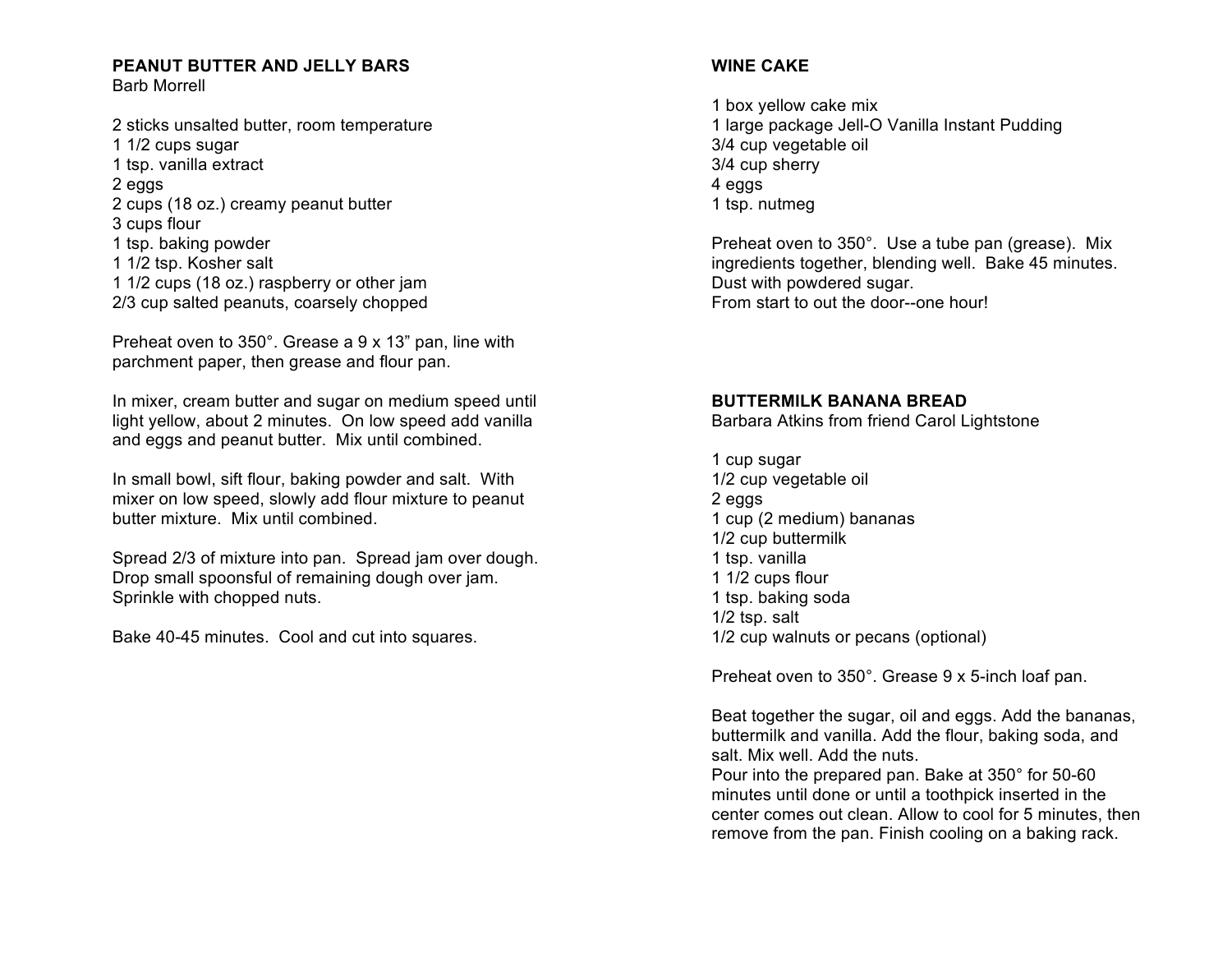## **CHOCOLATE DELIGHT**

Marci Junge

## *Crust:*

2 stick butter, softened 2 cups flour 3/4 cup chopped pecans Mix together and press into 13 x 9-inch pan. Bake at 350° for 20 minutes and cool.

## *Layer A:*

8 oz. package cream cheese, softened 1 cup sugar 1 9-oz. Cool Whip, thawed Mix and spread over crust

## *Layer B:*

1 small package instant chocolate pudding 1 small package instant vanilla pudding 3 cups milk Beat until thick with electric mixer and pour over cream cheese mixture.

## *Layer C:*

Top with another layer of Cool Whip Garnish with shaved chocolate and pecan pieces.

Refrigerate. Serves 10-12

# **PERFECT (\*SUNDROP) POUND CAKE**

Miriam Ward

3 cups sugar 2 sticks butter 1/2 cup Crisco 3 cups flour 6 oz. \*Sundrop 5 eggs 1 tsp. lemon extract 1 tsp. vanilla extract

## *Glaze:*

2 cups powdered sugar 2 T melted butter 1 oz. Sundrop

Preheat oven to 350°. Grease and flour a metal tube pan. Beat sugar, butter and Crisco until light and fluffy. Add remaining ingredients and pour into prepared pan. Bank one hour and 15 minutes, or until toothpick inserted comes out clean. Let cool 10 minutes before turning onto a plate. Whisk glaze ingredients and spread over cake.

*\*Sundrop is a soft drink manufactured in Gastonia, NC, and though it is a lemon-lime drink, Sprite and Mountain Dew cannot compete with its deliciousness.*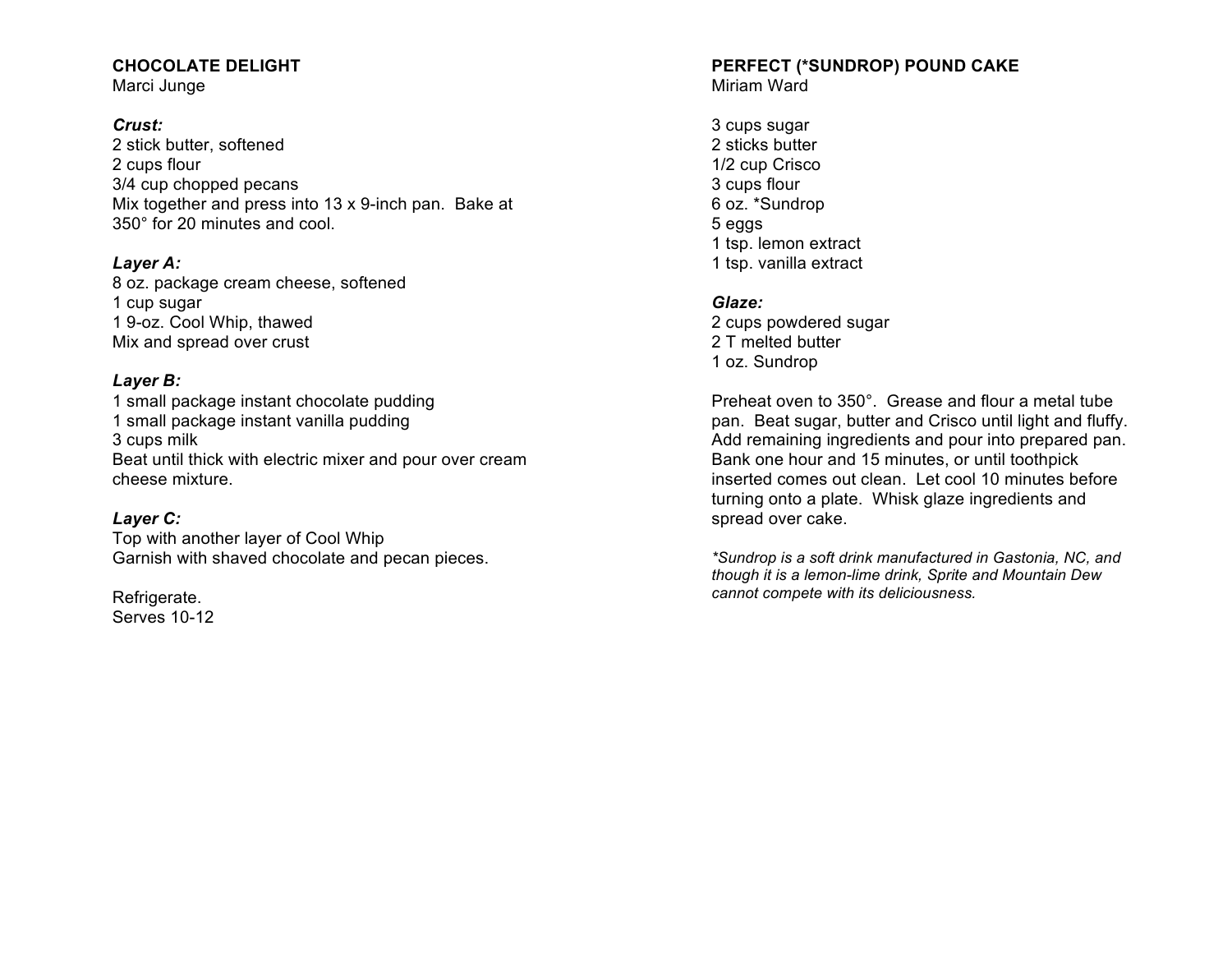## **CINNAMON CARAMEL BARS**

Carolyn and Paul Ernst

1 1/2 cups Flour 2 tsp baking powder 2 tsp ground cinnamon 1/4 tsp salt 1 1/2 cups firmly packed brown sugar 1/2 cup (1 stick) butter, melted 2 eggs 1 T vanilla extract 1 cup coarsely chopped pecans 1 pkg. (14 oz.) caramels, unwrapped 1/4 cup milk

Mix flour, baking powder, cinnamon and salt and set aside. Mix brown sugar, butter, eggs, vanilla and pecans in large bowl until well blended. Add flour mixture, mix well. Reserve 1 cup of the batter. Spread remaining batter into lightly greased foil-lined 13 X 9-inch baking pan. Bake in preheated 350°oven 15 minutes or until firm.

Microwave caramels and milk in microwavable bowl on high 2 to 3 minutes or until caramels are completely melted, stirring after every minute. Cool until slightly thickened. Pour over baked layer in pan, spreading to within one-half inch of edges. Drop reserved 1 cup batter by spoonsful over caramel layer. Cut through batter with knife several times for marble effect.

Bake 15 to 20 minutes longer until center is set. Cool in pan on wire rack. Lift from pan. Cut into bars.

Makes 24 servings.

#### **PECAN PIE BARK** Margaret Telford

2 packages of honey graham crackers (2/3 of box) 2 sticks of butter 1 cup of sugar 1 1/2 pecan halves

Place graham crackers on bottom of buttered rimmed cookie sheet, making sure the entire bottom of the cookie sheet is covered.

Bring butter, sugar, and pecans to boil and cook for 3 minutes. Pour liquid over graham crackers, spacing out pecans.

Bake at 325° for 8 minutes. Let cool and break into pieces